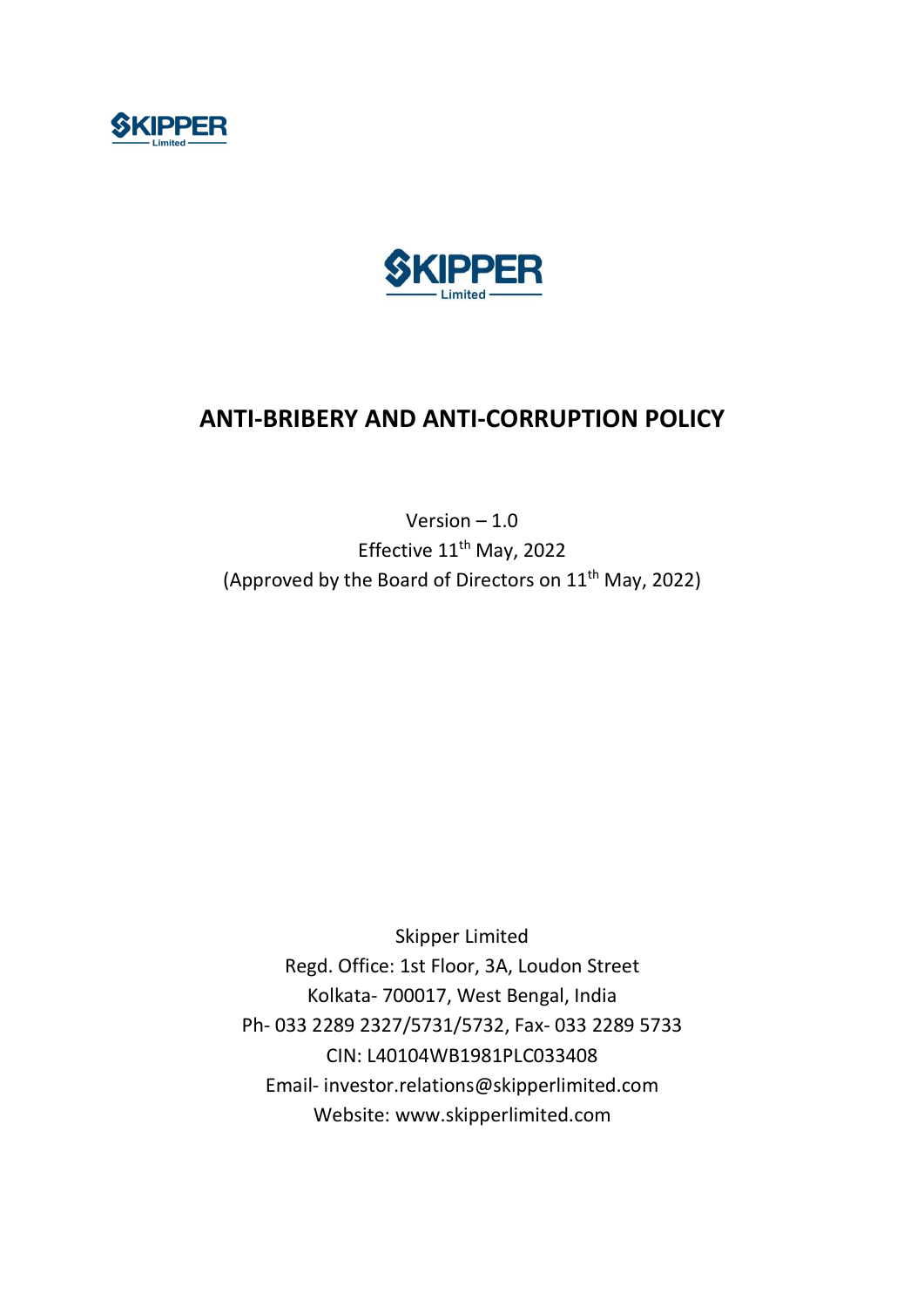

#### ANTI-BRIBERY AND ANTI-CORRUPTION POLICY

#### 1. POLICY STATEMENT AND PURPOSE:

I. Skipper Limited in its core principle states that the company is operating its business with the highest moral and ethical standards. The Company does not tolerate any form of bribery or corruption.

Our Company is committed to act professionally, fairly and with integrity in all its business dealings and relationships wherever it operates, and to implement effective systems to counter bribery. This includes compliance with all laws, domestic as well as foreign, prohibiting improper payments, gifts or inducements of any kind to or from any person, including officials in the private or public sector, customers and suppliers. Our Company is equally committed to prevent and detect any form of bribery and other corrupt business practices.

- II. There are many forms of bribery and corruption which includes cash or gifts to an individual or family members or associates, inflated commissions, fake consultancy agreements, unauthorized rebates, non-monetary favors and false political or charitable donations. These actions may be undertaken directly or through a third party. It is illegal and immoral to, directly or indirectly, offer or receive a bribe.
- III. In addition to the PCA, the following laws in India also presently apply to offences relating to or resulting in corruption and bribery and resolutions available in case of occurrence of corruption or bribery:
	- i. Indian Penal Code, 1860 ("IPC");
	- ii. Prevention of Money Laundering, 2002;
	- iii. Central Vigilance Commission Act, 2003;
	- iv. Lok Ayukta Acts of various states.
- IV. The purpose of this Anti-Bribery and Anti-Corruption Policy ("ABAC Policy") is to ensure that our Company sets up adequate procedures in order to prevent our Company's involvement in any activity relating to bribery, facilitation payments, or corruption, even where the involvement may be unintentional. It requires employees, directors, officers of the Company and third parties subject to this ABAC Policy to recognize questionable transactions, behavior or conduct, and take necessary steps to record such activities. Our Company has laid down procedures to deal with such behaviors or conduct.
- 2. SCOPE AND APPLICABILITY: Anti-Bribery and Anti-Corruption Policy is applicable to all individuals working at all levels and grades, including directors, senior managers, officers, other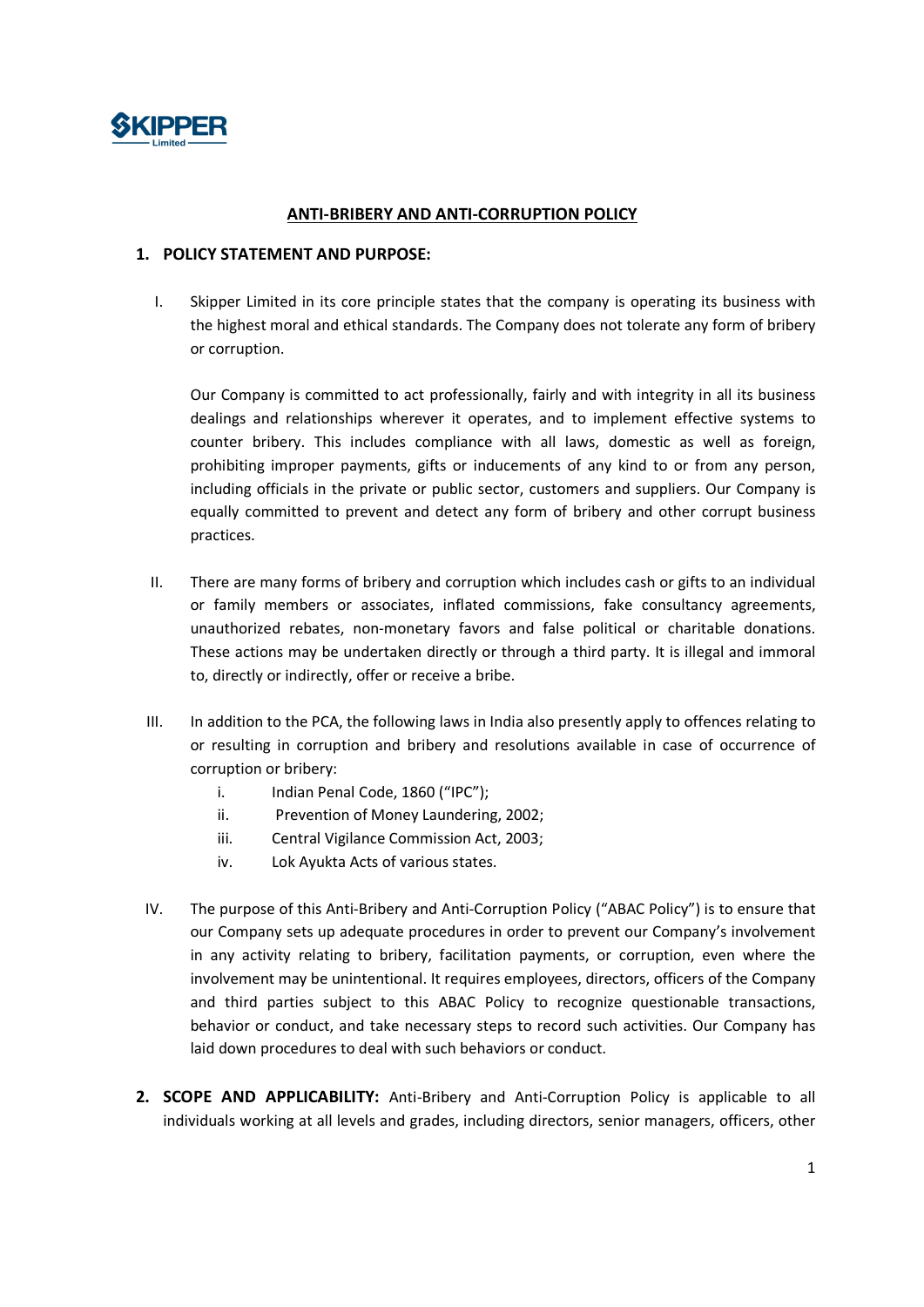

employees (whether permanent or temporary), consultants, or any other person associated with our Company.

### 3. COMPLIANCE OFFICER:

The Company should select an employee of sufficient seniority, competence and independence as the Compliance Officer. THE Compliance Officer is responsible for maintaining and implementing this policy. Smt. Anu Singh, Company Secretary of the Company has been designated as the Compliance Officer. Employees or any other person of the Company should raise their complaints, doubts or concerns regarding the ABAC Policy to the Compliance Officer. The Compliance officer shall investigate every query or concern raised by any person. The Compliance officer shall report to the Board of Directors of the Company.

## 4. DEFINITIONS:

- **I.** Bribery: means directly or indirectly offering, promising or accepting an undue advantage as an encouragement for an action which is illegal, unethical or a breach of trust. Bribery constitutes a crime and both the offeror and the recipient can be criminally charged. ABAC Policy prohibits persons from giving bribes not only to any public or government official but also to any private individual. Bribery in any form will not be tolerated.
- II. Corruption: is a form of dishonesty or a criminal offense which is undertaken by a person or an organization which is entrusted with a position of authority. Corruption may include activities like bribery or embezzlement.
- III. Facilitation Payments: unofficial payment made to a government official in order to speed up the performance or non-performance of a necessary action or activity. Facilitation Payments are used to speed up the process. These are not legitimate payments.
- IV. Government or Government Organization: it is the responsibility of the Company to conduct activities in compliance with Anti-Bribery and Anti-Corruption Laws. The Law prohibits improper or unethical payments to Government Official or Government Organizations. Payment conveyed to a Government Official should be fully transparent and properly documented. Government or Government Organization may include any department, any agency, any administration controlled in whole or in part by the government and any organization considered to be a government department or administrative office under any local law.
- V. Third Party: individual or organization which comes into contact with the Company or transacts with the Company, then that individual or organization is known as a third party. It also includes vendors, advisors or consultants. Payments made to third parties should be reasonable in relation to the service provided by them. Such payments should be documented in the Company's books and records.